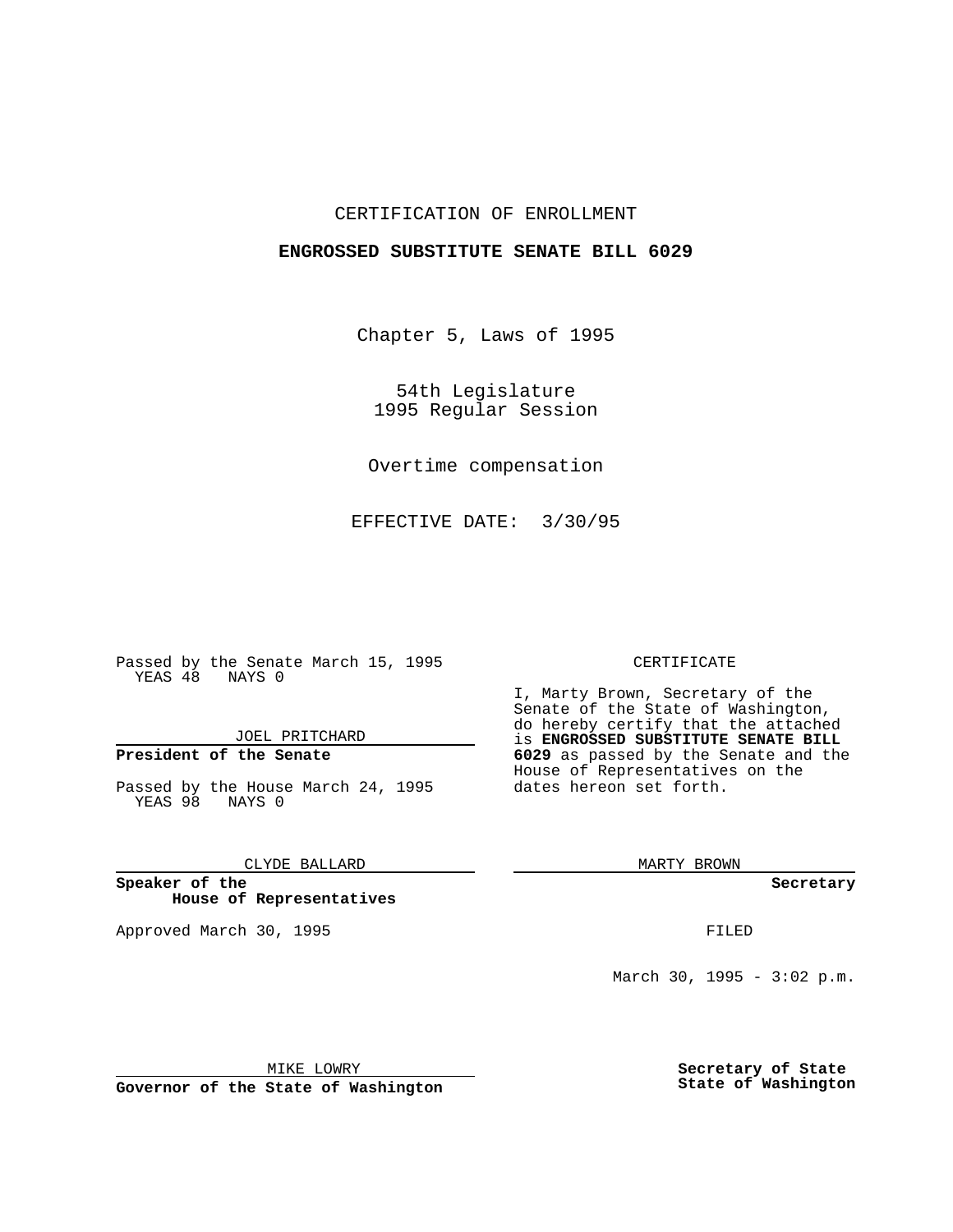## **ENGROSSED SUBSTITUTE SENATE BILL 6029** \_\_\_\_\_\_\_\_\_\_\_\_\_\_\_\_\_\_\_\_\_\_\_\_\_\_\_\_\_\_\_\_\_\_\_\_\_\_\_\_\_\_\_\_\_\_\_

\_\_\_\_\_\_\_\_\_\_\_\_\_\_\_\_\_\_\_\_\_\_\_\_\_\_\_\_\_\_\_\_\_\_\_\_\_\_\_\_\_\_\_\_\_\_\_

Passed Legislature - 1995 Regular Session

### **State of Washington 54th Legislature 1995 Regular Session**

**By** Senate Committee on Labor, Commerce & Trade (originally sponsored by Senator Pelz)

Read first time 03/01/95.

1 AN ACT Relating to exemptions from overtime compensation 2 requirements; amending RCW 49.46.130; creating a new section; and 3 declaring an emergency.

4 BE IT ENACTED BY THE LEGISLATURE OF THE STATE OF WASHINGTON:

5 **Sec. 1.** RCW 49.46.130 and 1993 c 191 s 1 are each amended to read 6 as follows:

 (1) Except as otherwise provided in this section, no employer shall employ any of his employees for a work week longer than forty hours unless such employee receives compensation for his employment in excess of the hours above specified at a rate not less than one and one-half times the regular rate at which he is employed.

12 (2) This section does not apply to:

13 (a) Any person exempted pursuant to RCW 49.46.010(5). The payment 14 of compensation or provision of compensatory time off in addition to a 15 salary shall not be a factor in determining whether a person is 16 exempted under RCW 49.46.010(5)(c);

17 (b) Employees who request compensating time off in lieu of overtime 18 pay;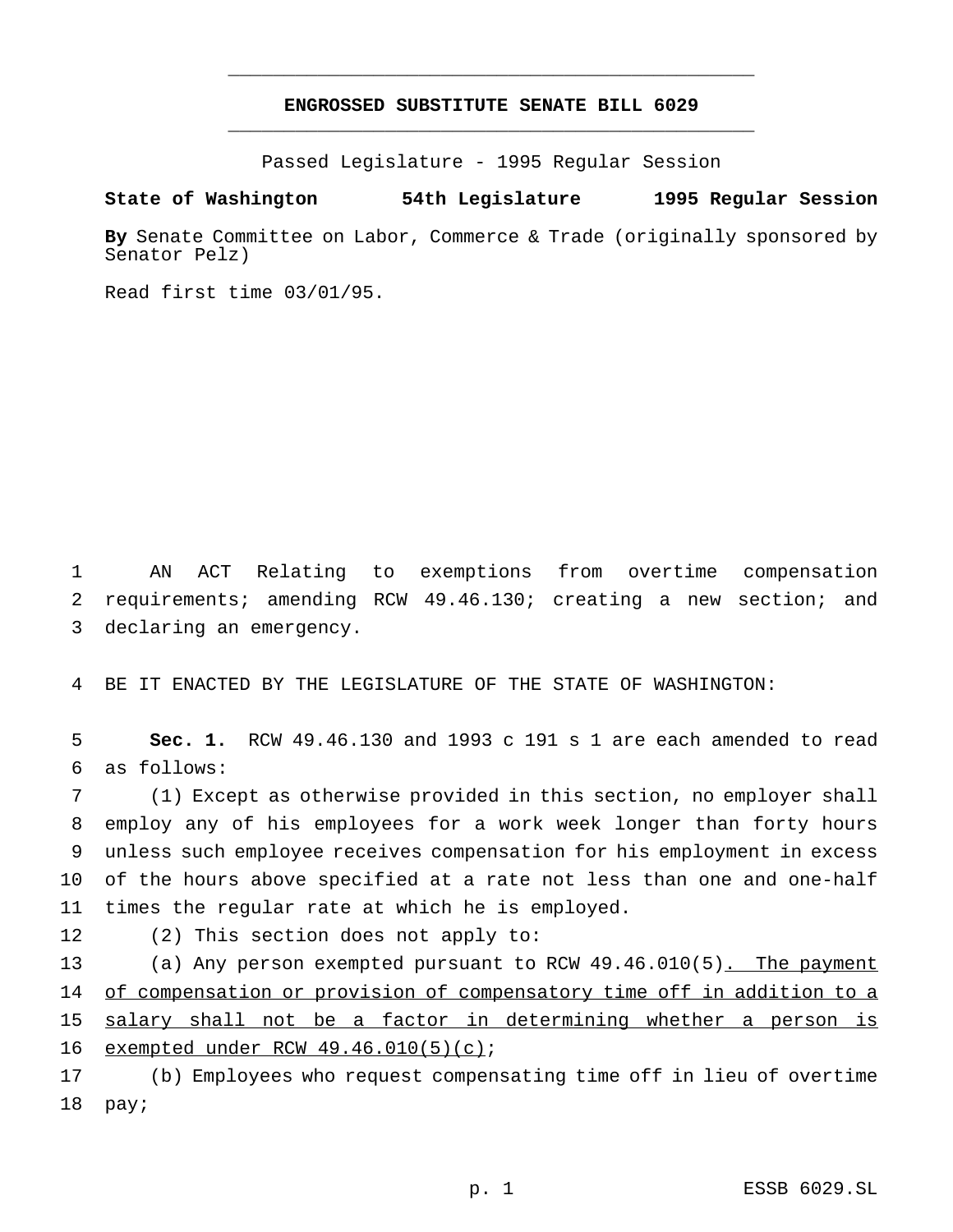(c) Any individual employed as a seaman whether or not the seaman is employed on a vessel other than an American vessel;

 (d) Seasonal employees who are employed at concessions and recreational establishments at agricultural fairs, including those seasonal employees employed by agricultural fairs, within the state provided that the period of employment for any seasonal employee at any 7 or all agricultural fairs does not exceed fourteen working days a year; (e) Any individual employed as a motion picture projectionist if that employee is covered by a contract or collective bargaining

10 agreement which regulates hours of work and overtime pay;

 (f) An individual employed as a truck or bus driver who is subject to the provisions of the Federal Motor Carrier Act (49 U.S.C. Sec. 3101 et seq. and 49 U.S.C. Sec. 10101 et seq.), if the compensation system under which the truck or bus driver is paid includes overtime pay, reasonably equivalent to that required by this subsection, for working longer than forty hours per week;

 (g) Any individual employed (i) on a farm, in the employ of any person, in connection with the cultivation of the soil, or in connection with raising or harvesting any agricultural or horticultural commodity, including raising, shearing, feeding, caring for, training, and management of livestock, bees, poultry, and furbearing animals and wildlife, or in the employ of the owner or tenant or other operator of a farm in connection with the operation, management, conservation, 24 improvement, or maintenance of such farm and its tools and equipment; or (ii) in packing, packaging, grading, storing or delivering to storage, or to market or to a carrier for transportation to market, any agricultural or horticultural commodity; or (iii) commercial canning, commercial freezing, or any other commercial processing, or with respect to services performed in connection with the cultivation, raising, harvesting, and processing of oysters or in connection with any agricultural or horticultural commodity after its delivery to a terminal market for distribution for consumption;

 (h) Any industry in which federal law provides for an overtime payment based on a work week other than forty hours. However, the provisions of the federal law regarding overtime payment based on a work week other than forty hours shall nevertheless apply to employees covered by this section without regard to the existence of actual federal jurisdiction over the industrial activity of the particular employer within this state. For the purposes of this subsection,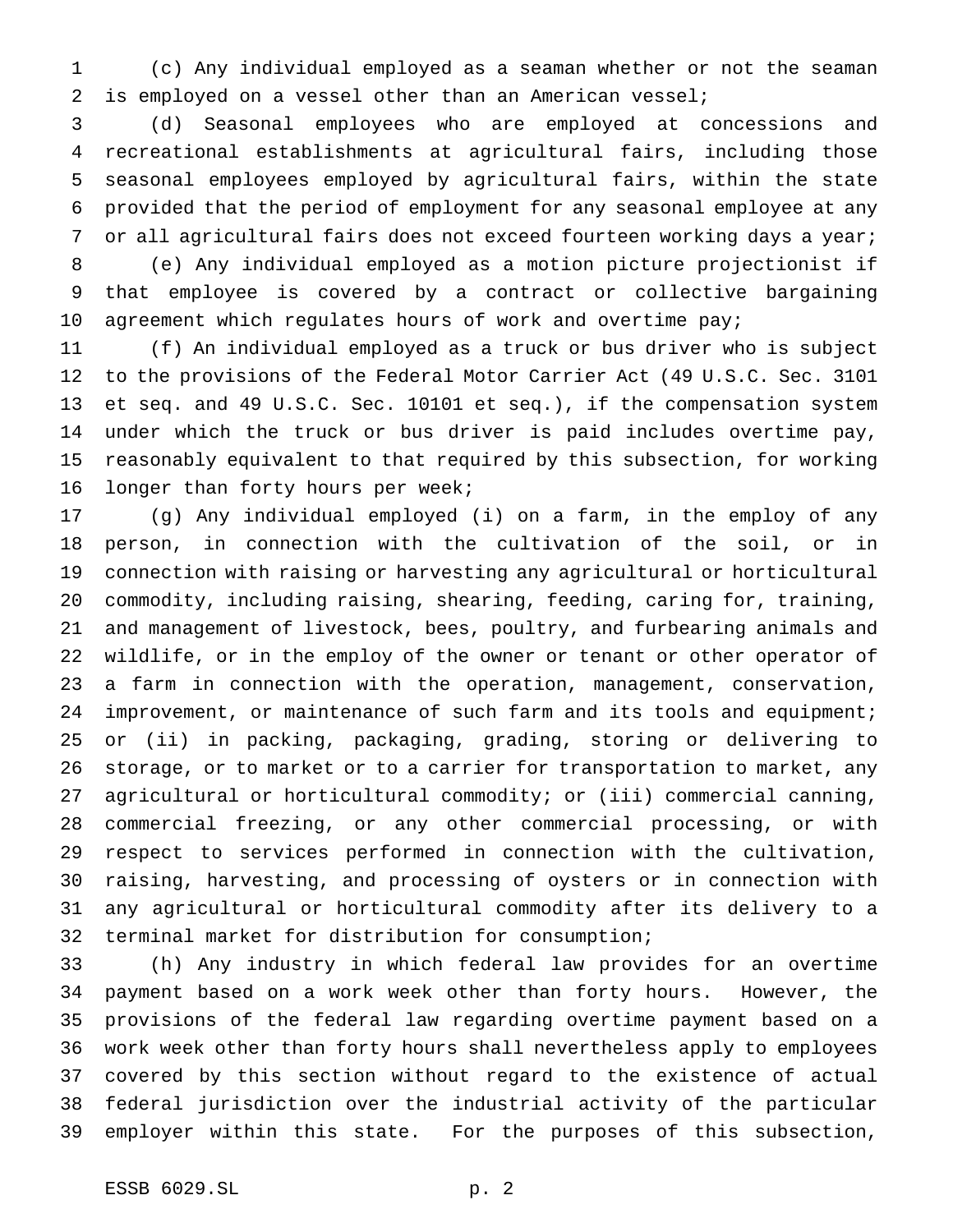"industry" means a trade, business, industry, or other activity, or branch, or group thereof, in which individuals are gainfully employed (section 3(h) of the Fair Labor Standards Act of 1938, as amended (Public Law 93-259).

 (3) No employer of commissioned salespeople primarily engaged in the business of selling automobiles, trucks, recreational vessels, recreational vessel trailers, recreational vehicle trailers, recreational campers, or manufactured housing to ultimate purchasers shall violate subsection (1) of this section with respect to such commissioned salespeople if the commissioned salespeople are paid the greater of:

 (a) Compensation at the hourly rate, which may not be less than the rate required under RCW 49.46.020, for each hour worked up to forty hours per week, and compensation of one and one-half times that hourly rate for all hours worked over forty hours in one week; or

 (b) A straight commission, a salary plus commission, or a salary plus bonus applied to gross salary.

 (4) No public agency shall be deemed to have violated subsection (1) of this section with respect to the employment of any employee in fire protection activities or any employee in law enforcement activities (including security personnel in correctional institutions) if: (a) In a work period of twenty-eight consecutive days the employee receives for tours of duty which in the aggregate exceed two hundred forty hours; or (b) in the case of such an employee to whom a work period of at least seven but less than twenty-eight days applies, in his or her work period the employee receives for tours of duty which in the aggregate exceed a number of hours which bears the same ratio to the number of consecutive days in his or her work period as two hundred forty hours bears to twenty-eight days; compensation at a rate not less than one and one-half times the regular rate at which he or she is employed.

 NEW SECTION. **Sec. 2.** This act is intended to clarify the original intent of RCW 49.46.010(5)(c). This act applies to all administrative and judicial actions commenced on or after February 1, 1995, and pending on the effective date of this act, and such actions commenced on or after the effective date of this act.